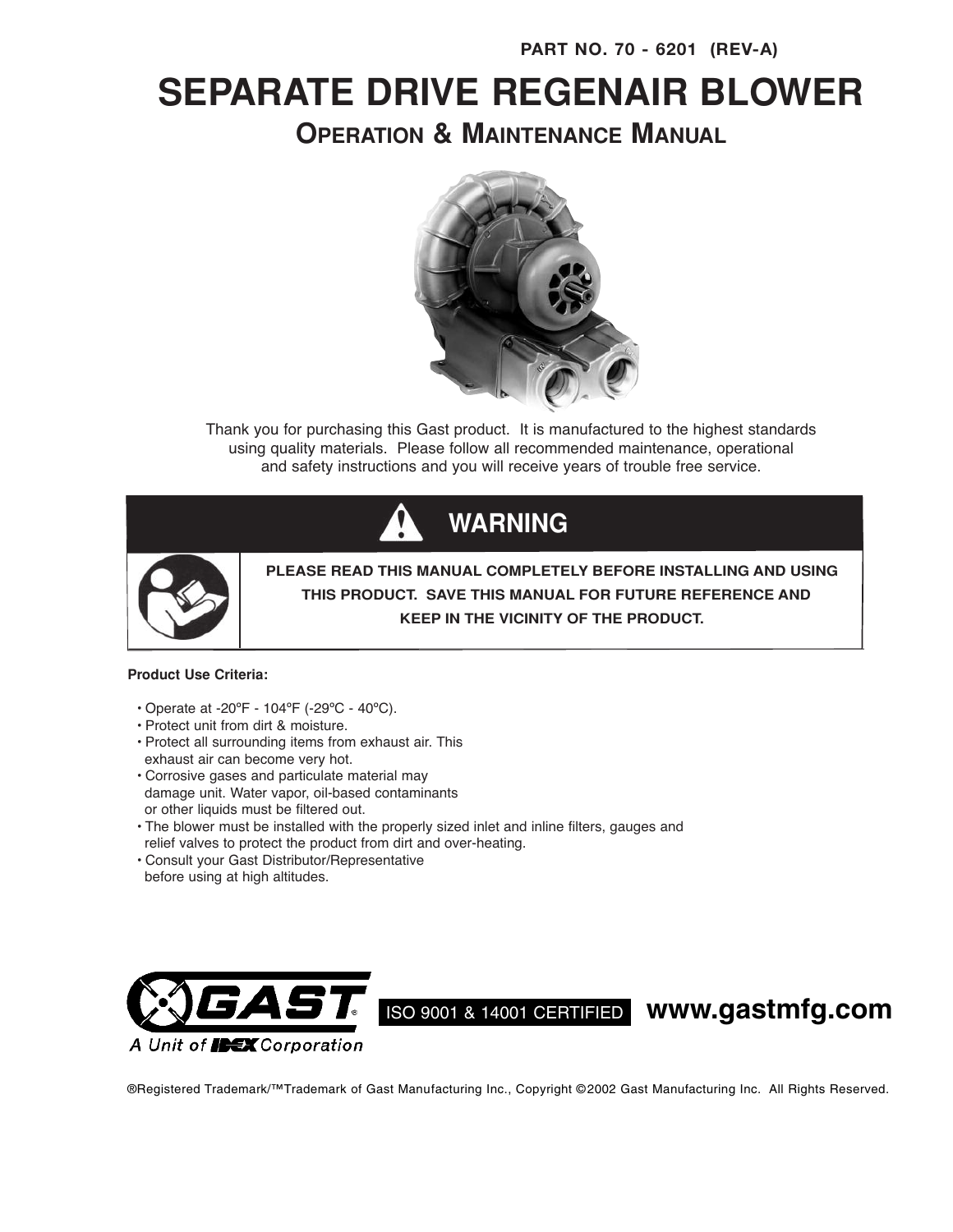## **Your safety and the safety of others is extremely important.**

**We have provided many important safety messages in this manual and on your product. Always read and obey all safety messages.**

**This is the safety alert symbol. This symbol alerts you to hazards that can kill or hurt you and others. The safety alert symbol and the words "DANGER" and "WARNING" will precede all safety messages. These words mean:**

# **DANGER**

**You will be killed or seriously injured if you don't follow instructions.**

# **WARNING**

**You can be killed or seriously injured if you don't follow instructions.**

**All safety messages will identify the hazard, tell you how to reduce the chance of injury, and tell you what can happen if the safety instructions are not followed.**

# **INSTALLATION**

**Correct installation is your responsibility.** Make sure you have the proper installation conditions and that installation clearances do not block air flow.

**Blocking air flow over the product in any way can cause the product to overheat.**

**The blower must be installed with the properly sized inlet filter, gauge and relief valve to protect the product from dirt and over-heating.**

### **Mounting**

The single impeller blower should be oriented with the shaft in a horizontal position, unless the model's product features state otherwise. Mounting the product to a stable, rigid operating surface and using shock mounts will reduce noise and vibration. Make sure that appropriate noise dampening media is used with respect to the working media for the application.

### **Rotation**

From the drive side of the blower, check that the blower is rotating clockwise. (he drive side is marked with an arrow on most models.) Proper rotation can also be checked by the air flow at the IN and OUT ports.

### **Plumbing**

**Remove any foreign material (burrs, chips, welding drops, slag, pipe cuttings, excess sealant, sand or lime)**

**Check rotation before connecting to plumbing**. Inlet and outlet ports are not designed to support plumbing.

Check rotation before connecting to plumbing. Inlet and outlet ports are not designed to support plumbing.

Remove plugs from the IN and OUT ports. Use a small amount of pipe thread lubricant when connecting plumbing to protect the aluminum blower threads. Connect with pipe and fittings that are the same size or larger than the product's threaded ports. When installing two blowers in parallel, use plumbing that is two whole pipe sizes larger in diameter than that of the blower. Be sure to connect the intake and exhaust plumbing to the correct inlet and outlet ports.

Plumbing to remove the hot discharge air of large

### **Accessories**

Install two vacuum gauges, one before and one after filter, to monitor restriction through filters. As filters become clogged, performance efficiency will be reduced. Filters should be checked periodically and replaced when necessary. See pages 6, 7 and 8 for installation.

Install a relief valve to avoid changes in pressure or vacuum that can cause overloading of large blowers. Install an intake filter with a relief valve to prevent foreign material from entering blower if blower is used in a vacuum application in a dirty environment. In applications where there is high humidity or liquids being used in the process, install a moisture separator.

See Recommended Accessories on pages 7-9 or consult your Gast Distributor/Representative for additional filter and accessories recommendations. Do Not install check valves that close with a strong spring. The recommended check valves (page 7) provide minimal pressure drop, positive sealing and are resistant to the high discharge temperatures of large blowers.

# **Electrical Connection**



**If working media other than standard atmosphere is to be pumped through unit, consult factory for acceptable parameters. Severe personal injury may occur if hazard is ignored.**



**Never lubricate this oil-less blower. The sealed bearings are grease packed. All of the wetted components are made with corrosion resistant material and with paper filtration. The unit should last for years.**

**Internal wetted components are either stainless steel or coated for corrosion resistance. The blower is sealed with a shaft seal and impregnated castings to prevent working fluid leakage during operation.**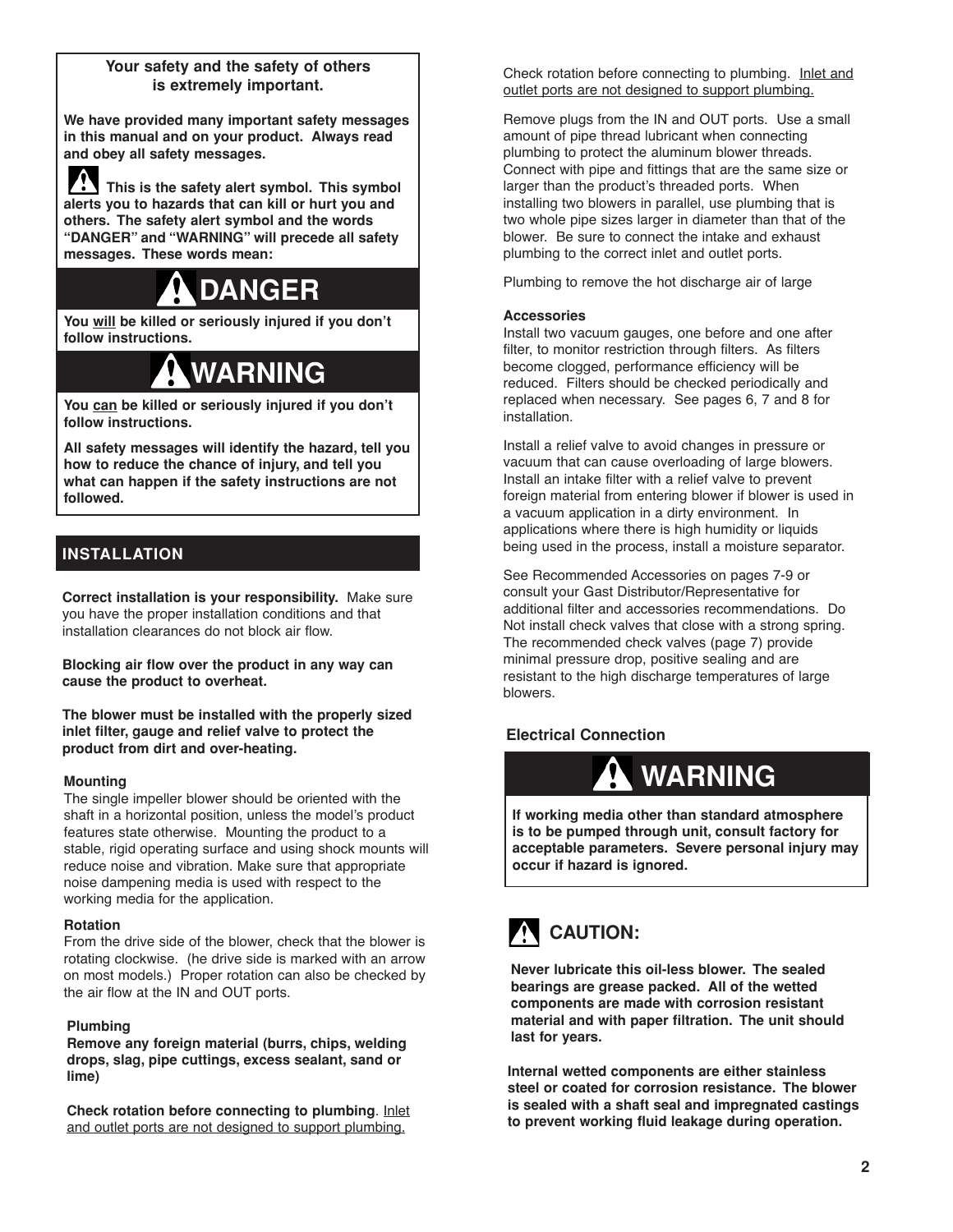# **OPERATION**

# **WARNING**

**Injury Hazard**

**Install proper safety guards as needed to prevent any close contact with blower suction area.**

**Keep fingers and objects away from openings and rotating parts.**

**Product surfaces become very hot during operation, allow product surfaces to cool before handling.**

**Air stream from product may contain solid or liquid material that can result in eye or skin damage, wear proper eye protection.**

**Wear hearing protection. Sound level from some models may exceed 85 dBA.**

**Failure to follow these instructions can result in burns, eye injury or other serious injury.**

**It is your responsibility to operate this product at recommended pressures or vacuum duties and room ambient temperatures.. Do not throttle discharge or suction pipe to reducer capacity. Throttle will increase differential pressure causing increasing power absorption and working temperatures.**

## **Start Up**

Operate blower for an hour and then check:

- 1. **Ambient temperature** Check room and discharge air temperatures. Increased room temperatures may require stronger ventilation especially for larger blowers. Exhaust air should not exceed 215ºF (102ºC) for all blowers less than 3.5 Hp. Exhaust air should not exceed 275ºF (135ºC) for all blowers above 3.5 Hp.
- 2. **Working pressure and vacuum values** Adjust relief valve pressure or vacuum setting, if needed.

# **MAINTENANCE**

# **WARNING**

### **Injury Hazard**

**Product surfaces become very hot during operation, allow product surfaces to cool before handling. Air stream from product may contain solid or liquid material that can result in eye or skin damage, wear proper eye protection.**

**Failure to follow these instructions can result in burns, eye injury or other serious injury.**

# **WARNING**



**Electrical Shock Hazard**

**Disconnect electrical power supply cord to drive motor before performing maintenance on this product.**

**Some motors are thermally protected and will automatically re-start when protector resets.**

**If product is hard wired into system, disconnect electrical power at the circuit breaker or fuse box before performing maintenance on this product.**

**Failure to follow these instructions can result in death, fire or electrical shock.**

# **WARNING**

**Power must be de-energized and disconnected from the drive motor before servicing. Be sure all rotating parts have stopped, electrical shock or severe cuts can result if hazard is ignored.**

**It is your responsibility to regularly inspect and make necessary repairs to this product in order to maintain proper operation. Make sure that pressure and vacuum is released from product before starting maintenance.**

The separate drive electric motor and blower need periodic cleaning to remove accumulated dust and dirt. If they are not cleaned, this can result in excessive vibration, an increase in temperature or can reduce the service life of the system.

Check filter elements and clean motor and blower after first 500 hours of operation. Replace filter elements. This one procedure will help assure the product's performance and service life.

An increase in the differential pressure across an inlet filter indicates its getting clogged. Clean the inlet air filter as often as needed, blowing down against the current to clean it. A dirty filter cartridge causes a high intake resistance resulting in an increase of differential pressure, absorbed power and working temperature. Failure to clean replace these filters will result in excessive pressure drop, a reduction in system air flow and the blower will run hotter.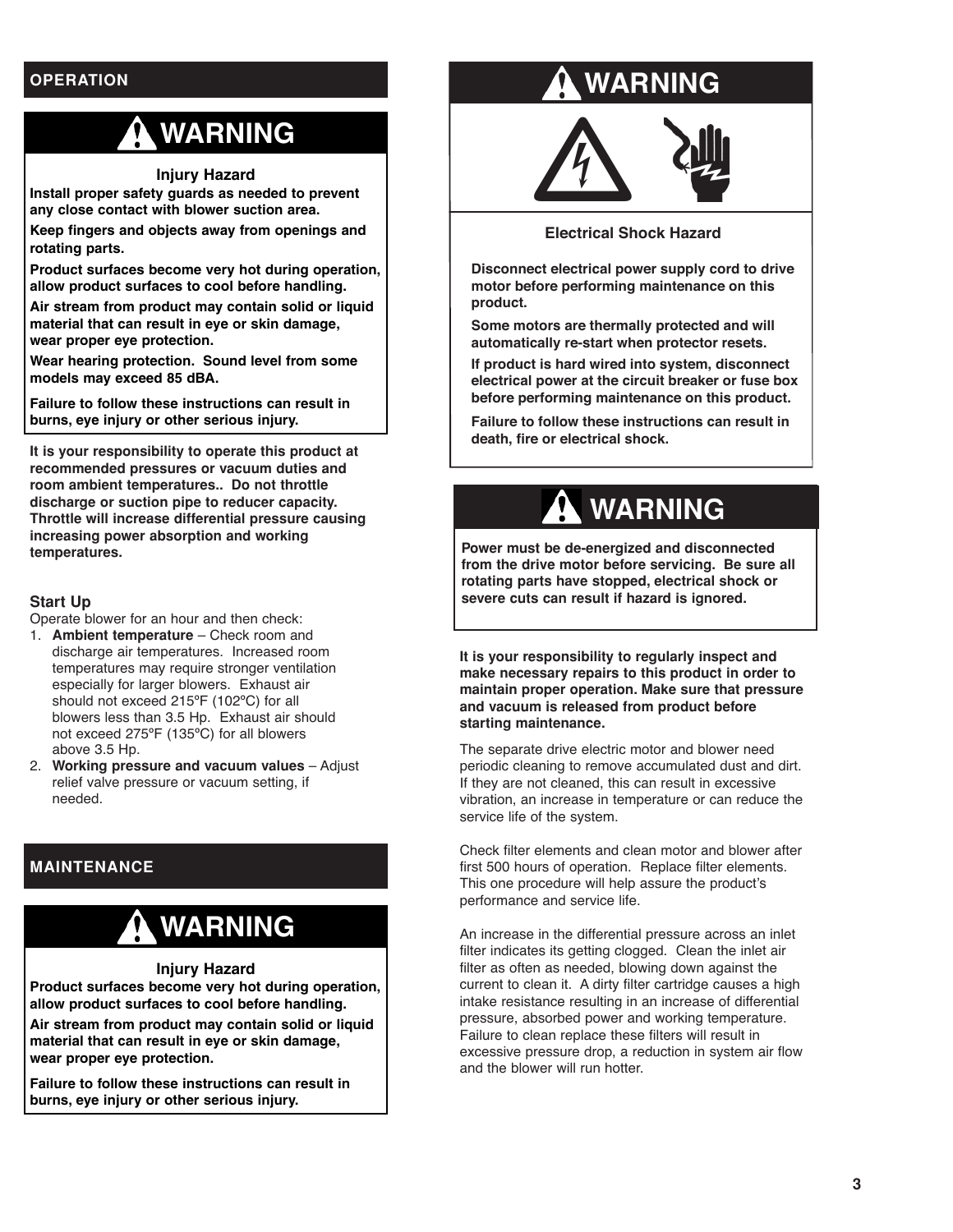### **Belt Tensioning and Alignment**

Fig. 1 shows how a straight edge tool should be used to avoid parallel or angular misalignment. Table 1 shows the force needed on the electric motor shaft to properly tension the belt drive when the belt is installed. This table also shows the small force needed to cause 1/4" of deflection in the belt, see Fig 2. This is used to check belt tension in new drives or those in service.

# **CAUTION:**

**Do not over tighten belt as it will cause misalignment and could lead to premature failure.**



### **Belt Tensioning and Alignment (cont.)**

We strongly suggest using a Gates Poly Chain Drive. It has been properly engineered for this type of application.

If you choose to use a "V" belt drive, the sheave on the blower must be less than 4" in outside diameter. This sheave should be mounted on the shaft such that it will not block air from entering the blower cooling fan (we recommend this high speed belt drive be engineered following the belt drive manufacturers recommendations). To avoid annoying vibration and noise, both sheaves should be dynamically balanced and fit snugly on the shaft.



#### **Gates "Poly Chain" Belt Tensioning Requirements**

| <b>Gast Blower</b> | Required pull<br>on motor shaft<br>for correct<br>installation | Force to deflect<br>belt 1/4" with<br>new belt drive/<br>Low limit for<br>broken in drive | Gates Poly<br><b>Chain Belt</b><br>Part# |
|--------------------|----------------------------------------------------------------|-------------------------------------------------------------------------------------------|------------------------------------------|
| SDR4               | 66 lbs.                                                        | $3.5/2.8$ lbs                                                                             | 8M-1000-12                               |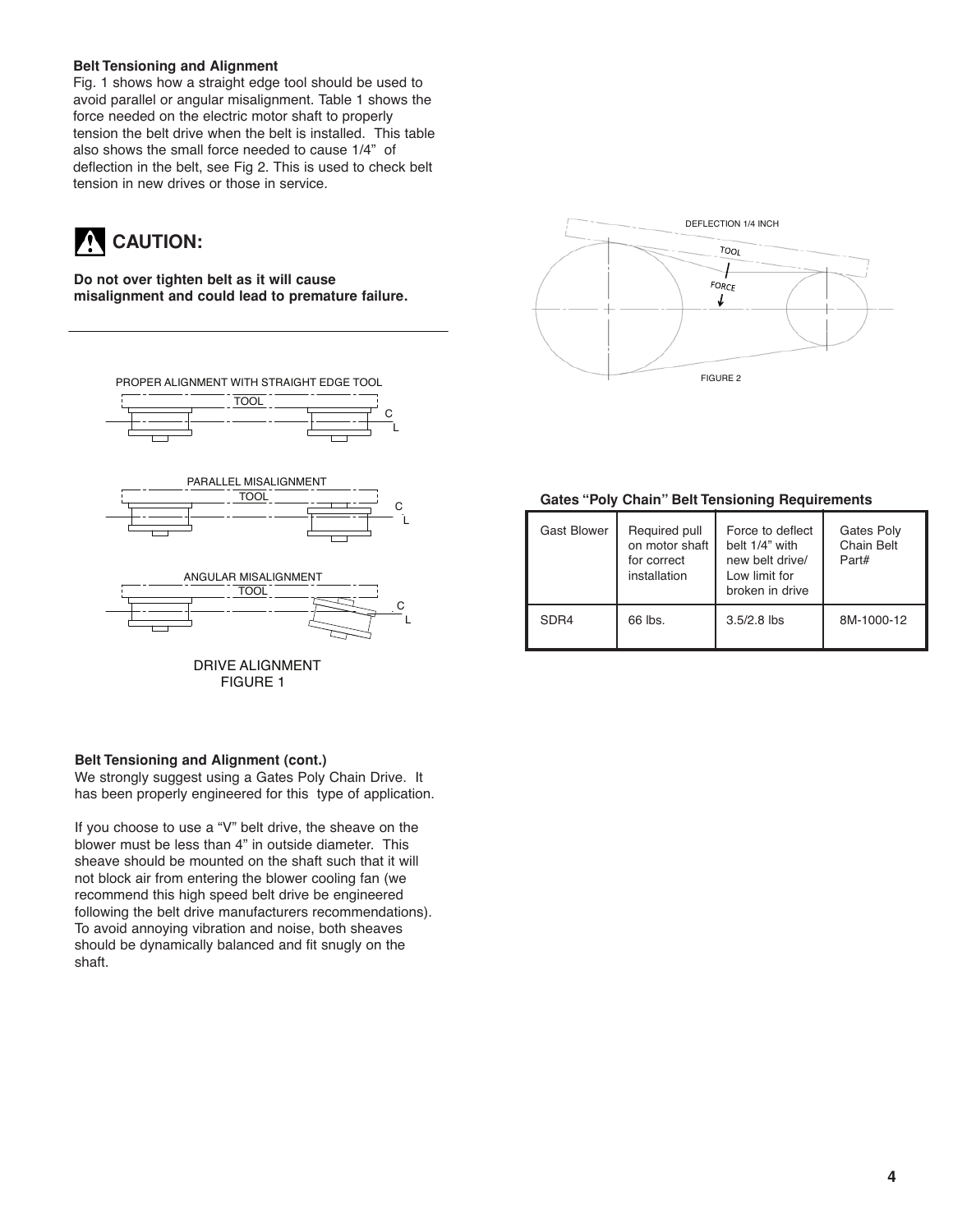## **WARRANTY**

Gast finished products, when properly installed and operated under normal conditions of use, are warranted by Gast to be free from defects in material and workmanship for a period of twelve (12) months from the date of purchase from Gast or an authorized Gast Representative or Distributor. In order to obtain performance under this warranty, the buyer must promptly (in no event later than thirty (30) days after discovery of the defect) give written notice of the defect to Gast Manufacturing Incorporated, PO Box 97, Benton Harbor Michigan USA 49023-0097 or an authorized Service Center (unless specifically agreed upon in writing signed by both parties or specified in writing as part of a Gast OEM Quotation). Buyer is responsible for freight charges both to and from Gast in all cases.

This warranty does not apply to electric motors, electrical controls, and gasoline engines not supplied by Gast. Gast's warranties also do not extend to any goods or parts which have been subjected to misuse, lack of maintenance, neglect, damage by accident or transit damage.

THIS EXPRESS WARRANTY EXCLUDES ALL OTHER WARRANTIES OR REPRESENTATIONS EXPRESSED OR IMPLIED BY ANY LITERATURE, DATA, OR PERSON. GAST'S MAXIMUM LIABILITY UNDER THIS EXCLUSIVE REMEDY SHALL NEVER EXCEED THE COST OF THE SUBJECT PRODUCT AND GAST RESERVES THE RIGHT, AT ITS SOLE DISCRETION, TO REFUND THE PURCHASE PRICE IN LIEU OF REPAIR OR REPLACEMENT.

GAST WILL NOT BE RESPONSIBLE OR LIABLE FOR INDIRECT OR CONSEQUENTIAL DAMAGES OF ANY KIND, however arising, including but not limited to those for use of any products, loss of time, inconvenience, lost profit, labor charges, or other incidental or consequential damages with respect to persons, business, or property, whether as a result of breach of warranty, negligence or otherwise. Notwithstanding any other provision of this warranty, BUYER'S REMEDY AGAINST GAST FOR GOODS SUPPLIED OR FOR NON-DELIVERED GOODS OR FAILURE TO FURNISH GOODS, WHETHER OR NOT BASED ON NEGLIGENCE, STRICT LIABILITY OR BREACH OF EXPRESS OR IMPLIED WARRANTY IS LIMITED SOLELY, AT GAST'S OPTION, TO REPLACEMENT OF OR CURE OF SUCH NONCONFORMING OR NON-DELIVERED GOODS OR RETURN OF THE PURCHASE PRICE FOR SUCH GOODS AND IN NO EVENT SHALL EXCEED THE PRICE OR CHARGE FOR SUCH GOODS. GAST EXPRESSLY DISCLAIMS ANY WARRANTY OF MERCHANTABILITY OR FITNESS FOR A PARTICULAR USE OR PURPOSE WITH RESPECT TO THE GOODS SOLD. THERE ARE NO WARRANTIES WHICH EXTEND BEYOND THE DESCRIPTIONS SET FORTH IN THIS WARRANTY, notwithstanding any knowledge of Gast regarding the use or uses intended to be made of goods, proposed changes or additions to goods, or any assistance or suggestions that may have been made by Gast personnel.

Unauthorized extensions of warranties by the customer shall remain the customer's responsibility.

CUSTOMER IS RESPONSIBLE FOR DETERMINING THE SUITABILITY OF GAST PRODUCTS FOR CUSTOMER'S USE OR RESALE, OR FOR INCORPORATING THEM INTO OBJECTS OR APPLICATIONS WHICH CUSTOMER DESIGNS, ASSEMBLES, CONSTRUCTS OR MANUFACTURES.

This warranty can be modified only by authorized Gast personnel by signing a specific, written description of any modifications.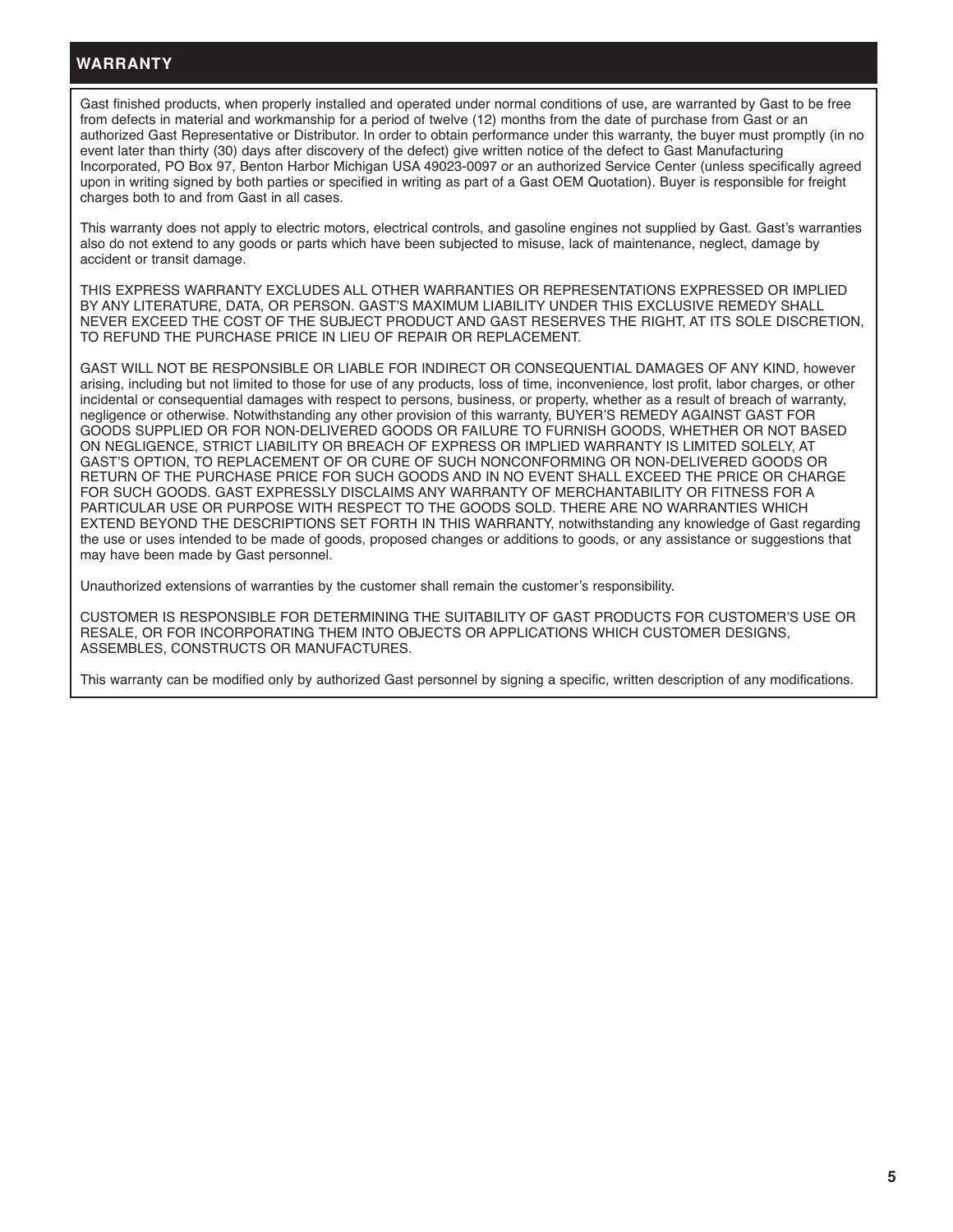# **RECOMMENDED ACCESSORIES**

The following diagrams are only suggested configurations for these accessories. These accessory configurations may vary depending upon a particular unit's application.



# **PRESSURE ACCESSORIES**



### **MOISTURE SEPARATOR (FOR VACUUM)**

This moisture separator removes liquids from the gas stream in a vacuum process. This helps protect the blower from corrosion and the build up of mineral deposits.

| <b>For Model Number</b> | R3, R4, R5       | <b>R4, R4H,</b><br><b>R4P, R5</b> | <b>R4H, R4M,</b><br>R5, R6,<br><b>R6P, R6PS,</b> | R4M, R6,<br><b>R6P, R6PP,</b><br><b>R7, R7P,</b><br>R7S, R9,<br>R9S |
|-------------------------|------------------|-----------------------------------|--------------------------------------------------|---------------------------------------------------------------------|
| <b>Part Number</b>      | <b>RMS160</b>    | <b>RMS200</b>                     | <b>RMS300</b>                                    | <b>RMS400</b>                                                       |
| CFM capacity            | 160              | 200                               | 300                                              | 400                                                                 |
| Liquid capacity (gal.)  | 10 <sup>10</sup> | 19                                | 19                                               | 40                                                                  |
| Diameter (A)            | 14.8"            | 19.7"                             | 19.7"                                            | 24"                                                                 |
| Dimension (B)           | 37.5"            | 35"                               | 35"                                              | 44"                                                                 |
| NPT outlet (C)          | 2"               | 2"                                | 2.5"                                             | 3"                                                                  |
| Inlet diameter (D)      | 2"               | 2"                                | 2.5"                                             | 3"                                                                  |
| Dimension (E)           | 7.5"             | 7.5"                              | 7.5"                                             | 9.7"                                                                |
| Dimension (F)           | 26.6"            | 26.6"                             | 26.6"                                            | 29"                                                                 |



**Maximum vacuum allowed: 22" Hg.**

#### **HORIZONTAL SWING TYPE CHECK VALVE**

This check valve prevents backwash of fluids from entering the blower and air back-streaming. The check valve can be mounted to discharge or inlet either vertically or horizontally. The check valve will open with 3" of water pressure or vacuum.

| <b>Model Number</b> | R <sub>1</sub> , R <sub>2</sub> | R <sub>3</sub> | R4, R5, SDR4,<br>SDR4, R4P | <b>R6, R6P, SDR6P,</b><br>SDR6, R6PS | <b>R7, R7S</b> |
|---------------------|---------------------------------|----------------|----------------------------|--------------------------------------|----------------|
| <b>Part Number</b>  | <b>AH326B</b>                   | <b>AH326C</b>  | <b>AH326D</b>              | <b>AH326F</b>                        | <b>AH326G</b>  |
| Dimension (A)       | 3.57"                           | 4.19"          | 4.50"                      | 5.25"                                | 8.00"          |
| Dimension (B)       | 2.32"                           | 2.69"          | 2.94"                      | 3.82"                                | 5.07"          |
| Dimension (C)       | 1.00" NPT                       | 1.25" NPT      | 1.50" NPT                  | 2.00" NPT                            | 2.50" NPT      |

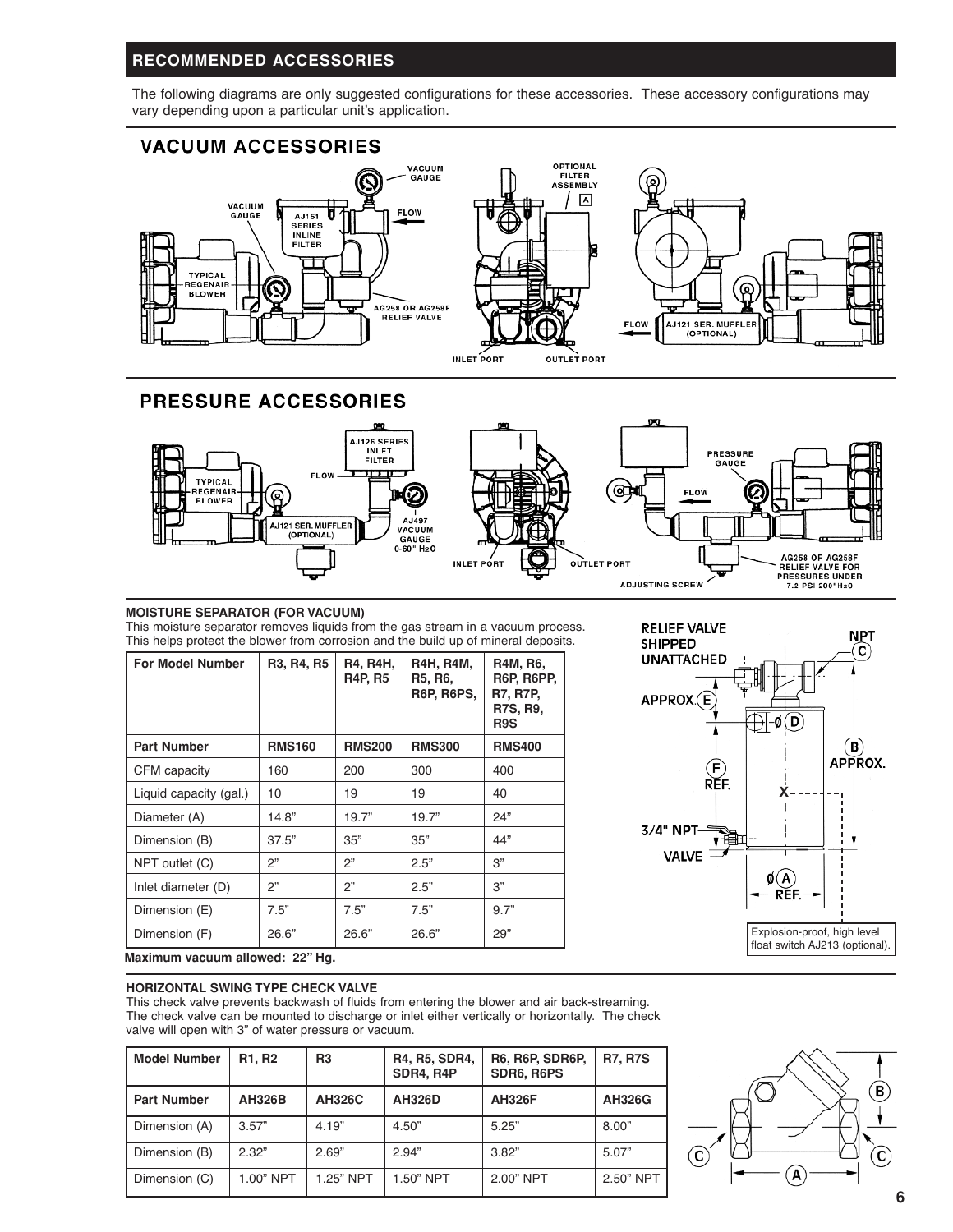

**PRESSURE – VACUUM GAUGE**

| <b>Pressure/Vacuum Gauges</b> |                          |                      |                          |                                                                         |  |  |  |
|-------------------------------|--------------------------|----------------------|--------------------------|-------------------------------------------------------------------------|--|--|--|
| AJ496                         | 2.50" Dia.               | Pressure             | $1/4"$ NPT               | 0-60 in. H <sub>2</sub> O and 0-150 mbar                                |  |  |  |
| <b>AE133</b><br><b>AE133A</b> | 2.50" Dia.<br>2.50" Dia. | Pressure<br>Pressure | $1/4"$ NPT<br>$1/4"$ NPT | 0-160 in. H <sub>2</sub> O and 0-400 mbar<br>0-200 in. H <sub>2</sub> O |  |  |  |
| AJ497                         | 2.50" Dia.               | Vacuum               | $1/4"$ NPT               | 0-60 in. H <sub>2</sub> O and 0-150 mbar                                |  |  |  |
| <b>AE134</b>                  | 2.50" Dia.               | Vacuum               | $1/4"$ NPT               | 0-160 in. H <sub>2</sub> O and 0-400 mbar                               |  |  |  |
| <b>AE134F</b>                 | $3.50"$ Dia.             | Vacuum               | $1/4$ " NPT              | 0-15 in. HG                                                             |  |  |  |



**PRESSURE – VACUUM RELIEF VALVE**

| Pressure/Vacuum Relief Valves |             |                                                                                        |  |  |  |  |
|-------------------------------|-------------|----------------------------------------------------------------------------------------|--|--|--|--|
| AG258<br><b>AJ121D</b>        | $1.50"$ NPT | Adjustable 30-200 in. H <sub>2</sub> O; 200 cfm max<br>Silencer for AG258 Relief Valve |  |  |  |  |
| AG258F                        | $2.50"$ NPT | Adjustable 25-200 in. H <sub>2</sub> O; 560 cfm max                                    |  |  |  |  |
| <b>AJ121G</b>                 |             | Silencer for AG258F Relief Valve                                                       |  |  |  |  |



# **INLINE FILTERS (FOR VACUUM)**

The impeller of a blower passes very closely to the housing. It is recommended to have an inlet or in-line filter to ensure a trouble-free service life.

| $MPT = Male$ Pipe Thread |  |
|--------------------------|--|
| FPT = Female Pipe Thread |  |

| <b>Model Number</b>    | <b>R1</b>         | R <sub>2</sub> | R <sub>3</sub> | R <sub>4</sub> | <b>SDR4, R4P,</b><br><b>R4H, R5</b> | <b>SDR5, SDR6, R6,</b><br><b>R6P, R7M</b> | R6PP, SDR6P,<br><b>R6PS, R7, R7S</b> | <b>R7S, R9,</b><br><b>R9P, R9S</b> |
|------------------------|-------------------|----------------|----------------|----------------|-------------------------------------|-------------------------------------------|--------------------------------------|------------------------------------|
| <b>Part Number</b>     | <b>AJ151A</b>     | <b>AJ151B</b>  | AJ151C         | <b>AJ151D</b>  | <b>AJ151E</b>                       | AJ151G                                    | AJ151H                               | <b>AJ151M</b>                      |
| Dimension (A)          | 5.88"             | 7.38"          | 7.38"          | 7.38           | 8.75                                | 8.75"                                     | 14.00"                               | 18.50"                             |
| Dimension (A1)         | $\qquad \qquad -$ | -              | -              | -              | $\overline{\phantom{0}}$            | -                                         | 16.25"                               | 20.75"                             |
| Dimension (B)          | 4.50"             | 6.81"          | 6.81"          | 6.81"          | 10.25"                              | 10.50"                                    | 27.13"                               | 28.13"                             |
| Dimension (C)          | 2.75"             | 4.62"          | 4.62"          | 4.62"          | 5.00"                               | 5.50"                                     | 18.50"                               | 19.50"                             |
| Dimension (D)          | 1.00" FPT         | 1.00" FPT      | 1.25" FPT      | 1.50" FPT      | 2.00" FPT                           | 2.50" FPT                                 | 3"MPT                                | 5" MPT                             |
| Dimension (E)          | 1.00" FPT         | 1.00" FPT      | 1.25" FPT      | 1.50" FPT      | 2.00" FPT                           | 2.50" FPT                                 | 3"MPT                                | 5" MPT                             |
| Replacement<br>Element | AJ135D            | AJ135E         | AJ135E         | AJ135E         | AJ135F                              | AJ135G                                    | AJ135C                               | AJ135H                             |
| Micron                 | 10                | 10             | 10             | 10             | 10                                  | 10                                        | 10                                   | 10                                 |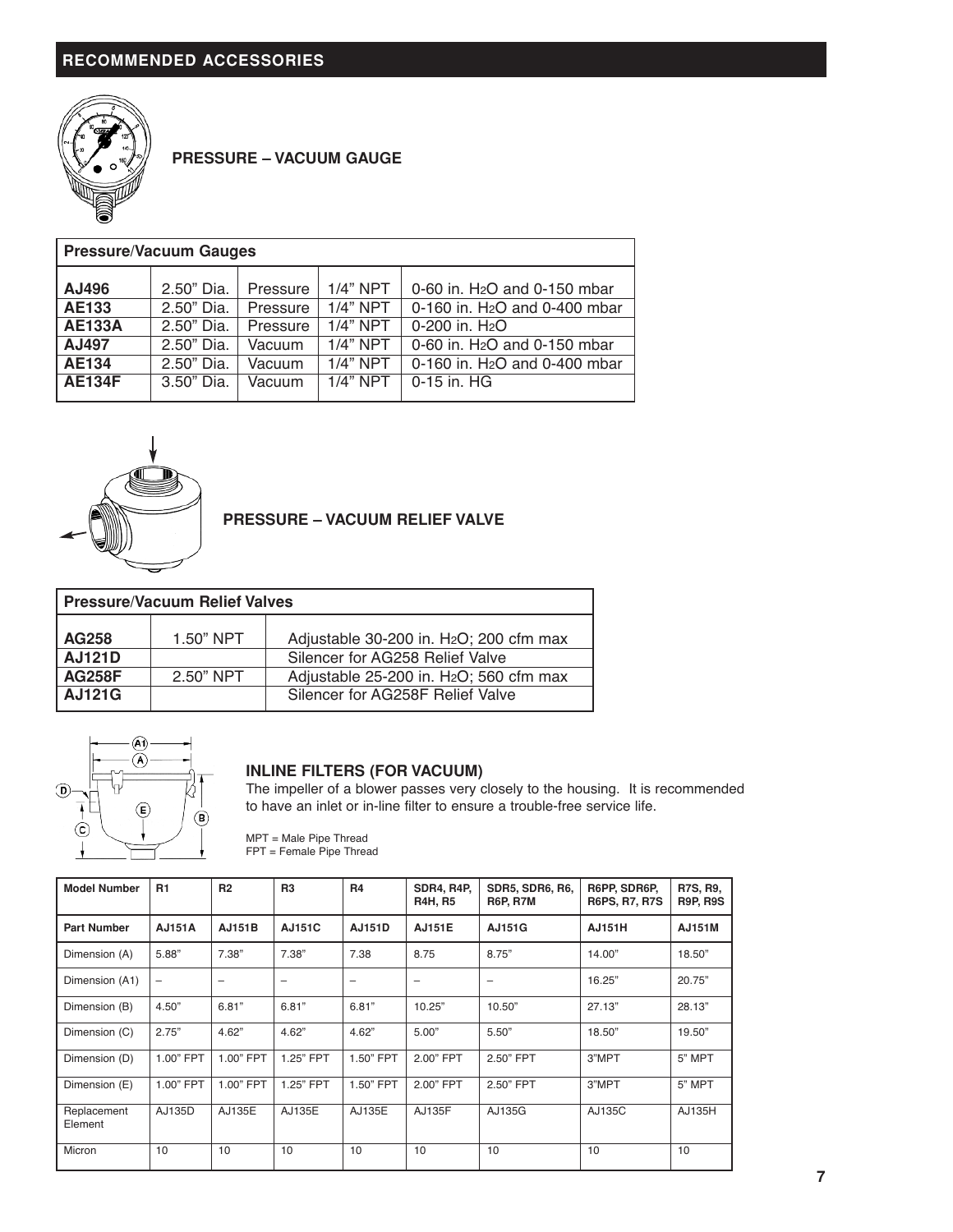# **RECOMMENDED ACCESSORIES**



## **INLET FILTERS (FOR PRESSURE)**

All filters are heavy duty for high-particulate service. Inlet filters for Regenair blowers are drip-proof when mounted as shown..

MPT = Male Pipe Thread FPT = Female Pipe Thread

**Model Number R1, R2 R3 R4, R4H, R4P SDR5, R6, SDR6, SDR6P, R7, R9, R9P,**  $R5P, R6PP, R6PS$ **Part Number AJ126B AJ126C AJ126D AJ126F AJ126G AJ126M** Dimension (A) 6.00" 6.00" 7.70" 10.62" 10.00" 16.00" 16.00" Dimension (B) 4.62" 7.12" 7.12" 4.81" 13.12" 14.62" Dimension (C) | 1.00" MPT | 1.25" MPT | 1.50" MPT | 2.00" FPT | 2.50" MPT | 5" MPT Replacement AJ134B AJ134C AJ134E AG340 AJ135A AJ135H Element Micron | 10 | 10 | 10 | 10 | 10 | 10



### **MUFFLERS**

Designed to reduce noise by up to 5 dbA and remove

high-frequency sound associated with all blowers.

**\*Used only on applications with clean dry air working media**

| <b>Model Number</b> | R <sub>1</sub> , R <sub>2</sub> | R <sub>3</sub> | <b>R4, SDR4,</b><br><b>R4P, R5</b> | <b>R4H, R6, R6P, R6PS</b><br><b>SDR6P, SDR6</b> | <b>R7, R7S</b> | <b>R6PP, R9</b><br><b>Exhaust</b> | R7P<br><b>Exhaust</b> |
|---------------------|---------------------------------|----------------|------------------------------------|-------------------------------------------------|----------------|-----------------------------------|-----------------------|
| <b>Part Number</b>  | AJ121B                          | AJ121C         | AJ121D                             | AJ121F                                          | AJ121G         | AJ121H                            | AJ121M                |
| Dimension (A)       | 7.46"                           | 7.94"          | 12.75"                             | 17.05"                                          | 17.44"         | 20.30"                            | 33.60"                |
| Dimension (B)       | 2.38"                           | 2.62"          | 3.25"                              | 3.63"                                           | 4.25"          | 4.75"                             | 6.00"                 |
| Dimension (C)       | 1.00" NPT                       | 1.25" NPT      | 1.50" NPT                          | 2.00" NPT                                       | 2.50" NPT      | 3" NPT                            | 4"NPT                 |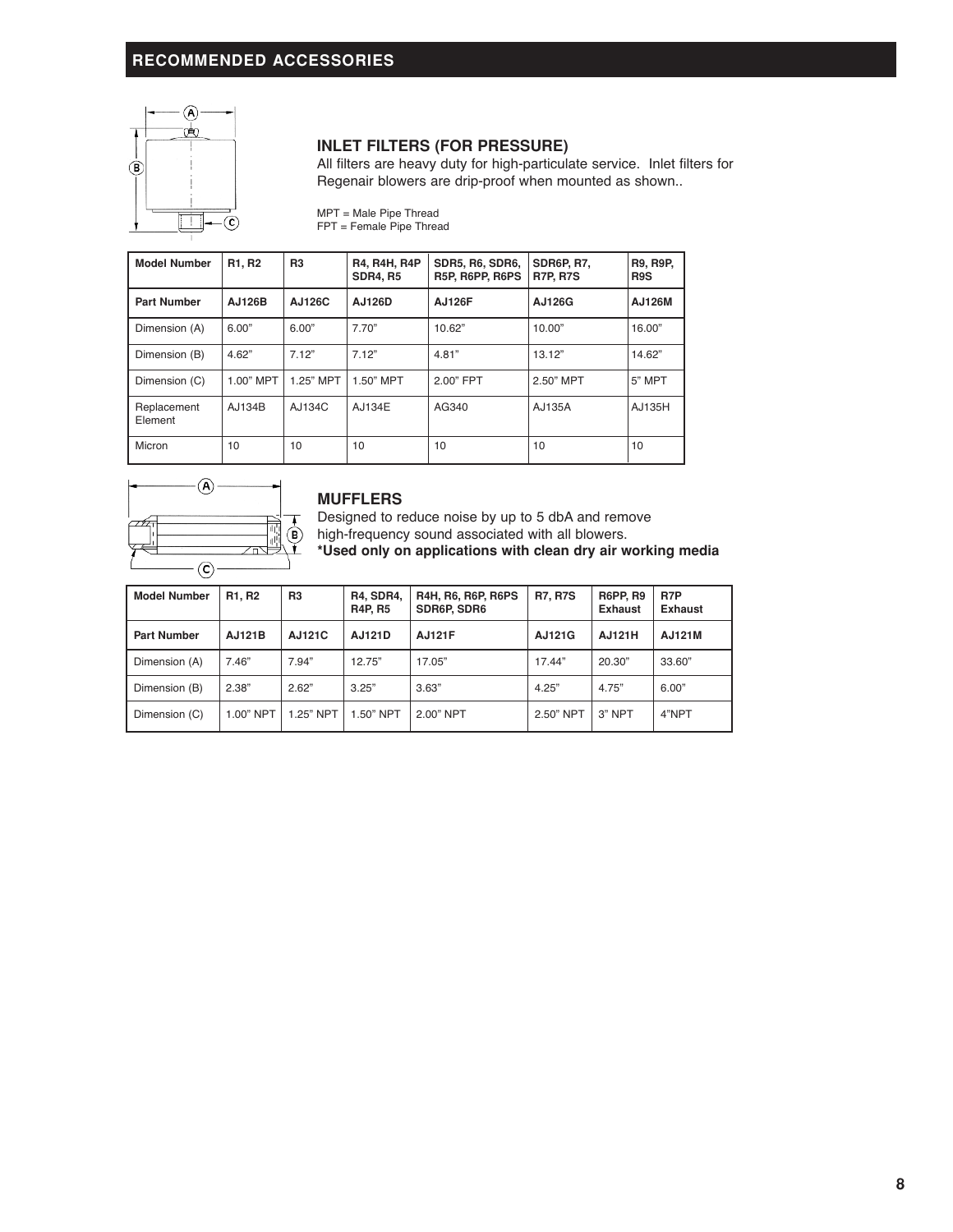# **PARTS & ORDERING INFORMATION**



\* CONSULT FACTORY

| REF#              | <b>ITEM</b>                 | <b>QTY</b>        | Part#          |
|-------------------|-----------------------------|-------------------|----------------|
| 1                 | <b>COVER</b>                |                   | <b>AJ101DJ</b> |
| $\overline{2}$    | <b>LOCK NUT</b>             |                   | <b>BC181DJ</b> |
| 3                 | <b>SS KEY</b>               |                   | <b>AB136AB</b> |
| 4                 | <b>IMPELLER</b>             |                   | <b>AJ102DJ</b> |
| $\overline{\ast}$ | <b>SHIM SPACERS</b>         | $\overline{\ast}$ | AJ109          |
| 5                 | <b>RETAINING RING</b>       |                   | <b>AJ149A</b>  |
| 6                 | <b>HOUSING</b>              |                   | <b>AJ103DJ</b> |
| 7                 | <b>SHAFT SEAL</b>           |                   | AK271          |
| 8                 | <b>BIG RETAINING RING</b>   |                   | AB793          |
| 9                 | <b>BEARING</b>              | $\overline{2}$    | <b>AB964DJ</b> |
| 10                | <b>RETAINING RING</b>       | $\overline{2}$    | AG900          |
| 11                | <b>SHAFT</b>                |                   | <b>AJ157DJ</b> |
| 12                | <b>KEY</b>                  |                   | <b>AB136D</b>  |
| 13                | <b>BEARING SPRING</b>       | $\overline{2}$    | AB791          |
| $\overline{\ast}$ | <b>WASHER</b>               | $\overline{\ast}$ | AB792          |
|                   |                             |                   | <b>AB792DJ</b> |
| 14                | <b>REMOTE DRIVE HOUSING</b> | 1                 | <b>AJ153DJ</b> |
| 15                | <b>FAN</b>                  |                   | <b>AD235D</b>  |
| 16                | <b>MUFFLER EXTENSION</b>    |                   | <b>AJ106DJ</b> |